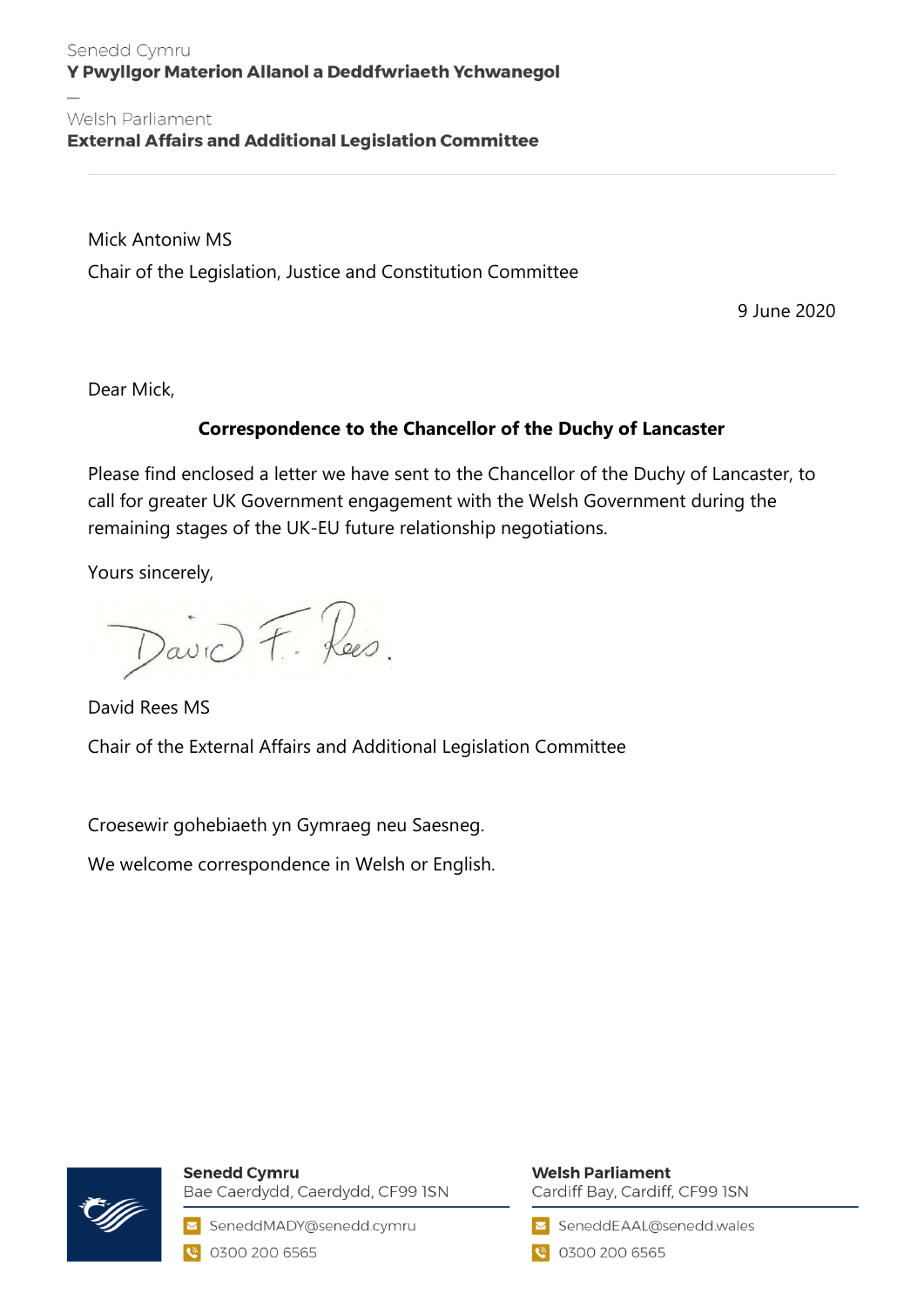#### Senedd Cymru Y Pwyllgor Materion Allanol a Deddfwriaeth Ychwanegol

#### Welsh Parliament **External Affairs and Additional Legislation Committee**

The Rt Hon. Michael Gove MP Chancellor of the Duchy of Lancaster and Minster for the Cabinet Office Cabinet Office 70 Whitehall London SW1A 2AS United Kingdom

9 June 2020

Dear Michael,

## UK-EU future relationship: role of the Welsh Government

We have been considering the Welsh Government's role in the UK-EU future relationship negotiations, and the wider implications that the possible outcomes from these negotiations could have for Wales.

This is both in terms of the more immediate need to prepare for the end of the transition period and the longer term implications any agreement might have for Wales and the devolution settlement.

We have previously expressed our view that achieving even a limited trade agreement with the European Union would be preferable to leaving the transition period without a trade agreement.

For any agreement to reflect the interests of the UK as a whole, and to ensure the effective implementation of any agreement in devolved areas, , the devolved governments must be meaningfully engaged in the negotiations through robust and structured intra-UK intergovernmental relations.

We believe that such an approach is not only in the best interests of Wales, but also in the best interests of all the nations of the United Kingdom. This is both in terms of ensuring any agreement that is reached reflects the economies and societies of all nations of the UK and that the Welsh Government is as prepared as possible for implementing any eventual agreement in the areas for which it is responsible.



# **Senedd Cymru**

Bae Caerdydd, Caerdydd, CF99 ISN

SeneddMADY@senedd.cymru C 0300 200 6565

## **Welsh Parliament**

Cardiff Bay, Cardiff, CF99 ISN

SeneddEAAL@senedd.wales

**@** 0300 200 6565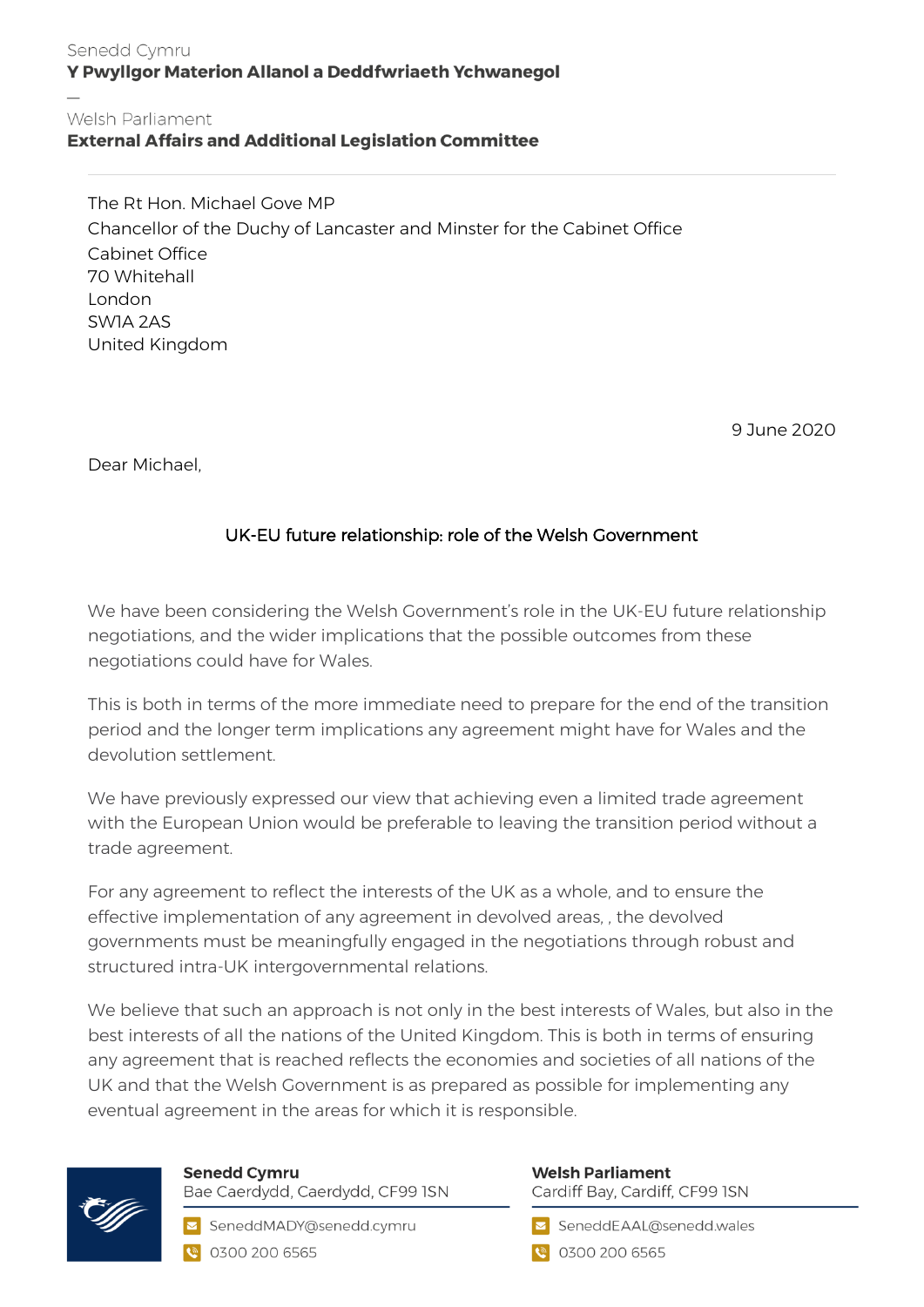The role afforded to the Welsh Government has implications for the Welsh Parliament's ability to play its part in representing the interests of the people of Wales, holding the Welsh Government to account, and preparing for any legislative action that might be required to implement any eventual agreement. We raised this in our December 2019 report *[UK international agreements after Brexit: a role for the Assembly \[Welsh](https://senedd.wales/laid%20documents/cr-ld12935/cr-ld12935%20-e.pdf)  [Parliament\].](https://senedd.wales/laid%20documents/cr-ld12935/cr-ld12935%20-e.pdf)*

The previous UK Government made commitments to the Welsh Government that it would have a more meaningful and structured role in the negotiation of the UK-EU future relationship (than it had in relation to the negotiation of the Withdrawal Agreement). We note that you have previously committed to "*working with the devolved administrations to deliver a future relationship with the EU that works for the whole of the UK*".

On 27 May 2020, Jeremy Miles MS, Counsel General and Minister for European Transition wrote to us in relation to the role that the Welsh Government has in relation to the UK-EU future relationship negotiations, implementation of the Withdrawal Agreement, and preparation of the end of the transition period.

The Counsel General and Minister for European Transition described the level of intergovernmental engagement in the following terms:

> "[…] UK Government engagement with the Devolved Governments on the negotiations remains deficient: despite the promises of improved engagement as the future relationship negotiations got underway, Ministerial engagement has become even more inadequate.

> The UK Government has failed despite their formal commitment in the terms of reference of the Joint Ministerial Committee (EU Negotiations) to seek agreement with the Devolved Governments on the negotiations to provide us with meaningful opportunities to influence.

> [...] we simply do not have the enhanced role in the second phase of negotiations (on the future relationship) that we had expected and had been promised."

The Counsel General and Minister for European Transition appeared before us on 2 June 2020. At this meeting, in response to questioning, he further elaborated on his view of the state of intergovernmental relations (as they relate to matters associated with EU transition and the future relationship). He described the UK Government's limited interaction with the Welsh Government as "*[…] courteous and respectful, but, essentially, the UK Government is fundamentally uninterested*".

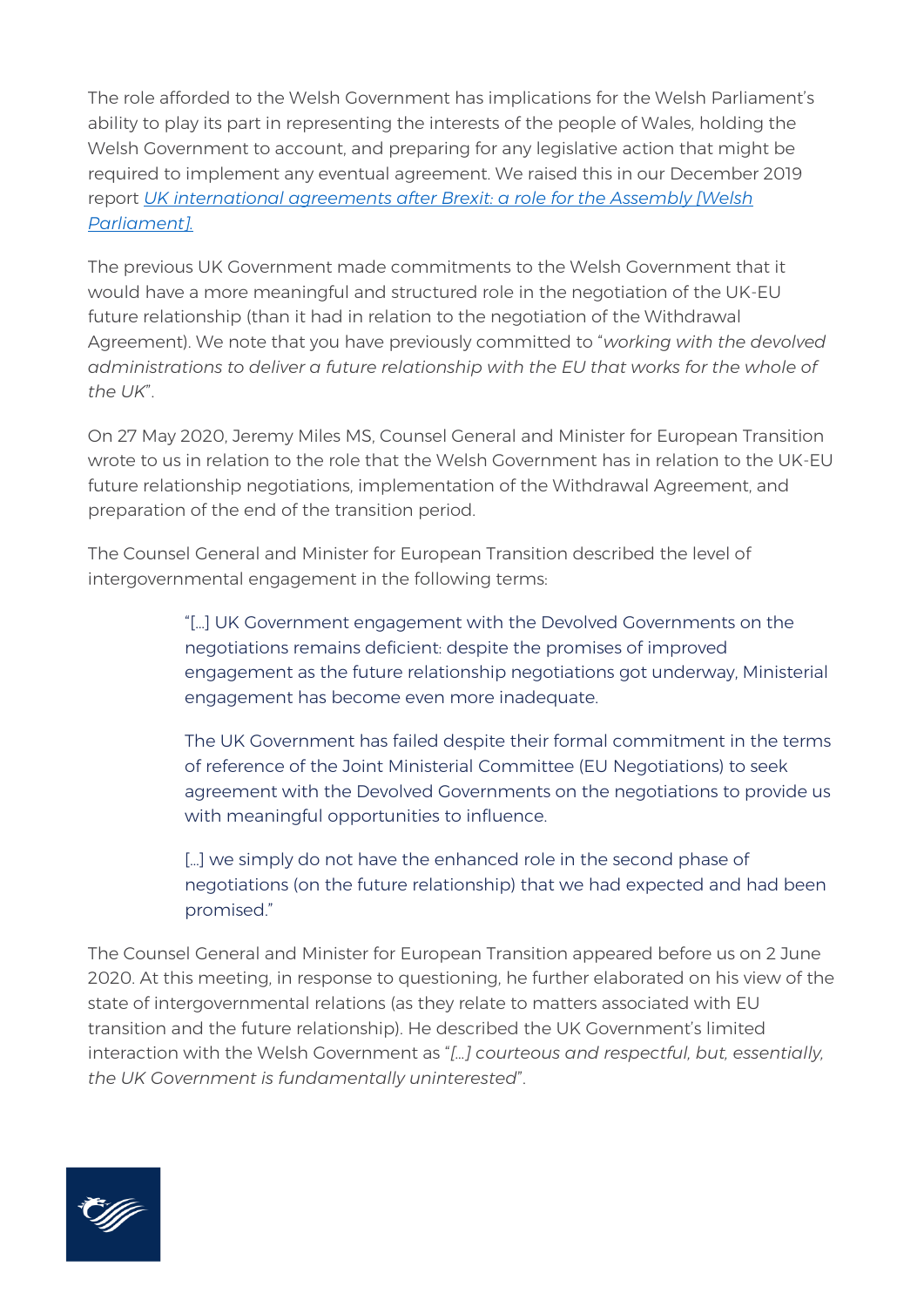In relation to the UK's draft legal texts, the Welsh Government was only provided with these texts 24-hours in advance of their wider publication. The Counsel General and Minister for European Transition described this as "*wholly unacceptable*". This level of engagement between governments falls short of what we would reasonably expect.

In light of the limited and unstructured engagement that there appears to have been between the UK and Welsh Governments to date, and the Counsel General and Brexit Minister's stark description of this engagement, we are concerned that Welsh priorities, and the future implications for the devolution settlement that might arise from any eventual agreement, are not being considered by those conducting the negotiations.

We believe that the UK Government commitments made previously, to provide a more substantial and structured role for the devolved governments in the future relationship negotiations, should be honoured.

Whilst valuable time has been lost, and it is disappointing that the role of the devolved governments has not been resolved sooner, it is not too late to step-up the level of engagement and to implement a more structured approach to engaging with the Welsh Government.

If previous commitments are not to be honoured, we believe that the reasons for not honouring them should be made plain.

Across the four nations of the UK, we face monumental challenges as we begin our tentative recovery from the COVID-19 pandemic, and the success of the future relationship negotiations will affect our ability to address those challenges.

We wish to see agreement reached on the UK-EU future relationship, but believe that the level of engagement with the Welsh Government must be intensified and better structured if the people of Wales are to be assured that their interests, and the devolution settlement, are being adequately protected in the conduct of the negotiations and in the terms of any agreement that is finally reached.

I have copied this letter to Joan McAlpine MSP, Convener of the Culture, Tourism, Europe and External Affairs Committee, Bruce Crawford MSP, Convener of the Finance and Constitution Committee, Colin McGrath MLA, Chair of the Committee for the Executive Office, Rt. Hon. Hilary Benn MP, Chair of the Committee on the Future Relationship with the EU, The Earl of Kinnoull, Chair of the European Union Committee, Jeremy Miles MS, Counsel General and Minister for European Transition, Rt. Hon Penny Mordaunt MP, Paymaster General.

I look forward to your response to this letter and the invitation to join our virtual meeting on 30 June 2020.